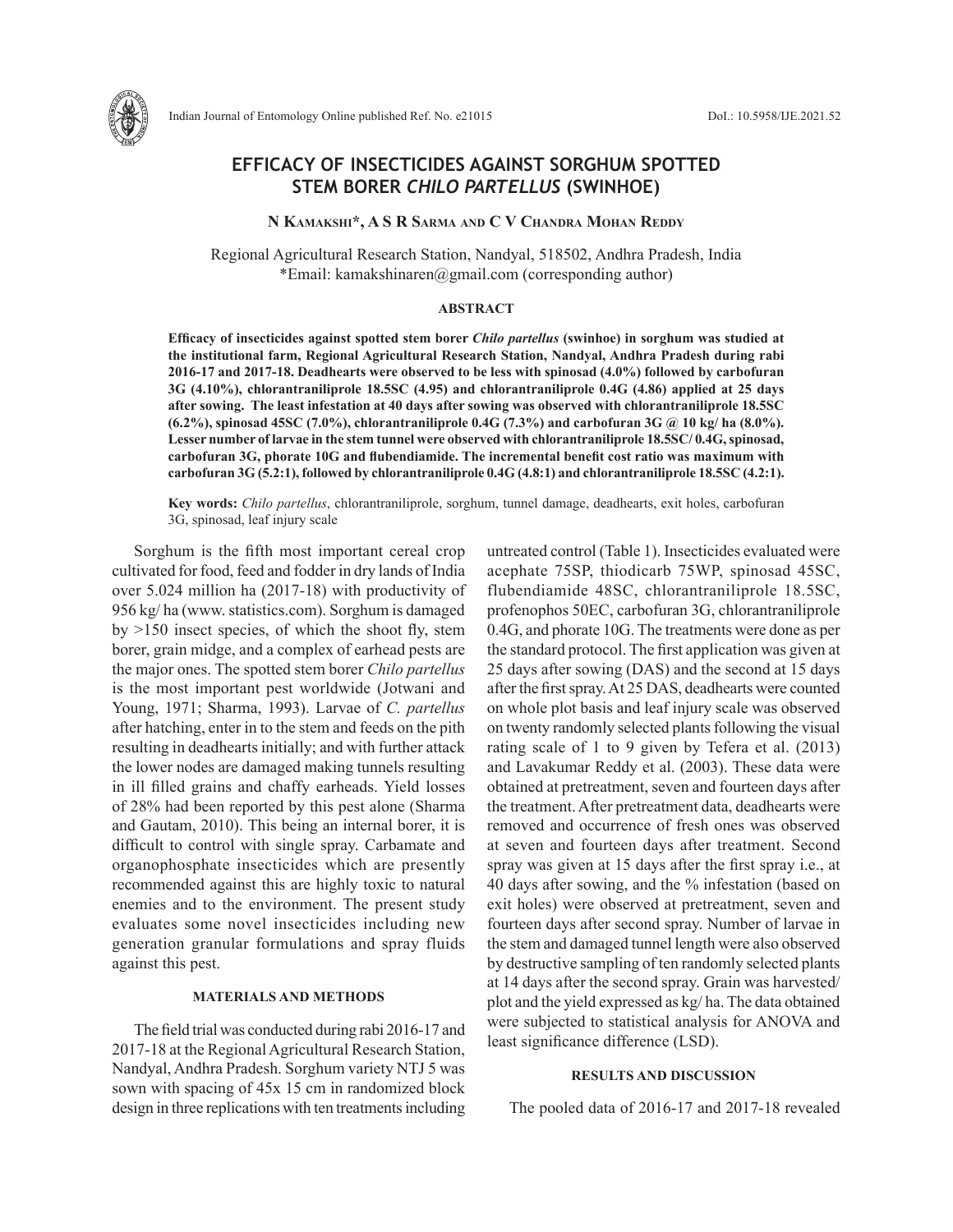| Tr. No. Insecticide | Dose               |           | Deadhearts (%)         |                        |                  | Leaf damage scoring |                  |           | Infestation $(%)$             |                        | arvae.                             | Damaged                                                                                                                                                                                                                                                           | Exit                |
|---------------------|--------------------|-----------|------------------------|------------------------|------------------|---------------------|------------------|-----------|-------------------------------|------------------------|------------------------------------|-------------------------------------------------------------------------------------------------------------------------------------------------------------------------------------------------------------------------------------------------------------------|---------------------|
|                     | $10\frac{8}{9}$    |           |                        |                        |                  |                     |                  |           |                               |                        | stem                               | tunnel                                                                                                                                                                                                                                                            | holes               |
|                     | ml/ha              | Pre       |                        | $\overline{4}$         | Pre              |                     | $\overline{4}$   | Pre-      |                               |                        | tunnel                             | length                                                                                                                                                                                                                                                            | $\rm \widetilde{R}$ |
|                     |                    | treatment | $\mathbf{DAT^{**}}$    | $\text{DAT}^{***}$     | treatment        | IND                 | DAT              | Treatment | DAT**                         | DAT**                  | (No.)                              | $\rm (cm)^*$                                                                                                                                                                                                                                                      |                     |
| Acephate 75SP       | 750 g              | 6.95      | 3.81                   | 5.62                   | 2.7              | 4.0                 | 4.0              | 10.5      | 14.4                          | 15.6                   |                                    |                                                                                                                                                                                                                                                                   | 3.8                 |
|                     |                    |           | $1.26$ <sup>a</sup>    | $13.71$ <sup>o</sup>   |                  |                     |                  |           | $(22.30)$ <sup>c</sup>        | (23.26)                | $(1.84)^{b}$                       |                                                                                                                                                                                                                                                                   |                     |
| Thiodicarb 75WP     | 750 g              | 8.36      | 4.74                   | 8.18                   | $3.\overline{3}$ | $4.\overline{3}$    |                  | 9.4       | 14.5                          | 16.2                   | 2.0                                |                                                                                                                                                                                                                                                                   |                     |
|                     |                    |           | $(12.57)^{b}$          | $16.62$ <sup>e</sup>   |                  |                     |                  |           | $(22.38)^c$                   | $(23.73)$ <sup>c</sup> | $(1.73)^{b}$                       |                                                                                                                                                                                                                                                                   |                     |
| Spinosad 45SC       | $175 \text{ ml}$   | 6.85      | 3.43                   | 4.00                   | 3.7              |                     | 2.0              | 6.0       | $\widetilde{6}.\widetilde{9}$ |                        | 1.42                               | $76.49$ $(5.24)^{3}$<br>$(5.59)^{4}$ , $(5.59)^{3}$ , $(5.69)^{3}$ , $(5.8)^{3}$ , $(5.8)^{3}$ , $(5.8)^{3}$ , $(5.8)^{3}$ , $(5.8)^{3}$ , $(5.8)^{3}$ , $(5.8)^{3}$ , $(5.8)^{3}$ , $(5.8)^{3}$ , $(5.8)^{3}$ , $(5.8)^{3}$ , $(5.8)^{3}$ , $(5.8)^{3}$ , $(5.8$ | Ο.                  |
|                     |                    |           | $(10.67)^{a}$          | $11.54$ <sup>a</sup>   |                  |                     |                  |           | $(14.77)^{a}$                 | $15.34$ <sup>a</sup>   | $(1.56)^{a}$                       |                                                                                                                                                                                                                                                                   |                     |
| Flubendiamide 48SC  | $100$ ml           | 7.34      | 2.66                   | 6.78                   | 3.3              | $4.\overline{3}$    |                  | 8.2       |                               |                        | 1.78                               |                                                                                                                                                                                                                                                                   | $\frac{8}{2}$       |
|                     |                    |           | $(9.39)^{a}$           | $15.09)$ <sup>d</sup>  |                  |                     |                  |           | $(19.55)^{b}$                 | $(19.91)^{b}$          |                                    |                                                                                                                                                                                                                                                                   |                     |
| Chlorantraniliprole | $150$ ml           | 8.18      | 4.67                   | 4.95                   | 3.3              | 3.7                 | $\overline{1}$ . | 5.0       | 5.8                           | 62                     | $(1.67)^{a}$<br>1.39               |                                                                                                                                                                                                                                                                   | $\frac{8}{1}$       |
| 18.5SC              |                    |           | $(12.48)$ <sup>b</sup> | $12.86$ <sup>b</sup>   |                  |                     |                  |           | $(13.94)^{a}$                 | $(14.42)^{a}$          |                                    |                                                                                                                                                                                                                                                                   |                     |
| Profenophos 50EC    | $1000\;\mathrm{m}$ | 6.35      | 3.09                   | 8.59                   | 3.0              | $4.\overline{3}$    | $\frac{0}{4}$    | 12.0      | 13.6                          | 14.5                   | $(1.55)^a$<br>2.25<br>$(1.80)^b$   |                                                                                                                                                                                                                                                                   | $4.\overline{3}$    |
|                     |                    |           | (10.12) <sup>a</sup>   | 17.04) <sup>e</sup>    |                  |                     |                  |           | $(21.64)^{c}$                 | $(22.38)$ <sup>c</sup> |                                    |                                                                                                                                                                                                                                                                   |                     |
| Carbofuran 3G       | $10 \text{ kg}$    | 5.45      | 4.02                   | 4.10                   | 3.7              | 4.7                 | 2.7              | 5.5       | 7.2                           | $\frac{8}{8}$          | 1.56                               |                                                                                                                                                                                                                                                                   | 2.6                 |
|                     |                    |           | $(11.57)^{a}$          | $11.68$ <sup>a</sup>   |                  |                     |                  |           | $(15.56)^{a}$                 | $(16.43)^{a}$          | $(1.60)^{a}$                       |                                                                                                                                                                                                                                                                   |                     |
| Chlorantraniliprole | $10\,\mathrm{kg}$  | 6.73      | 4.09                   | 4.86                   | 3.7              | $\frac{0}{4}$       | 2.0              | 5.2       | 6.3                           | $\tilde{z}$            | $1.41$<br>$(1.55)^{a}$             |                                                                                                                                                                                                                                                                   | $2.\overline{3}$    |
| 0.4G                |                    |           | $(11.67)$ <sup>b</sup> | $(12.74)$ <sup>b</sup> |                  |                     |                  |           | $(14.54)^{a}$                 | $(15.68)^{a}$          |                                    |                                                                                                                                                                                                                                                                   |                     |
| Phorate 10G         | 12.5 kg            | 8.90      | $-4.61$                | 6.72                   | $\frac{3}{4}$    | $4.\overline{3}$    | 3.0              | 7.0       | 10.4                          | $10.4\,$               |                                    |                                                                                                                                                                                                                                                                   | 3.3                 |
|                     |                    |           | $(12.40)^{b}$          | $(15.02)^d$            |                  |                     |                  |           | $(18.81)$ <sup>b</sup>        | $(18.81)^{b}$          | $1.65$<br>(1.63) <sup>a</sup>      |                                                                                                                                                                                                                                                                   |                     |
| Control             |                    | 6.14      | 8.55                   | 11.08                  | $\frac{1}{4}$    | 4.7                 | 6.7              | 15.6      | 25.6                          | 34.5                   |                                    |                                                                                                                                                                                                                                                                   | 5.8                 |
|                     |                    |           | $(17.00)$ <sup>c</sup> | $(19.44)$ <sup>f</sup> |                  |                     |                  |           | $(30.40)^{d}$                 | $(35.97)^{d}$          | $(2.30)^b$<br>$(0.30)^b$<br>$0.27$ | $34.54$<br>(5.96) <sup>b</sup>                                                                                                                                                                                                                                    |                     |
| $CD (p=0.05)$       |                    | SN        | 2.25                   | 0.88                   |                  |                     |                  |           | 2.01                          | $\frac{1}{2}$          |                                    | 1.15                                                                                                                                                                                                                                                              |                     |
| CV(%)               |                    | 10.6      | 11.9                   | 8.95                   |                  |                     |                  |           | 7.28                          | 8.01                   | 9.6                                | 10.2                                                                                                                                                                                                                                                              |                     |

Table 1. Efficacy of insecticides against C. partellus (2016-17, 2017-18) Table 1. Efficacy of insecticides against *C. partellus* (2016-17, 2017-18)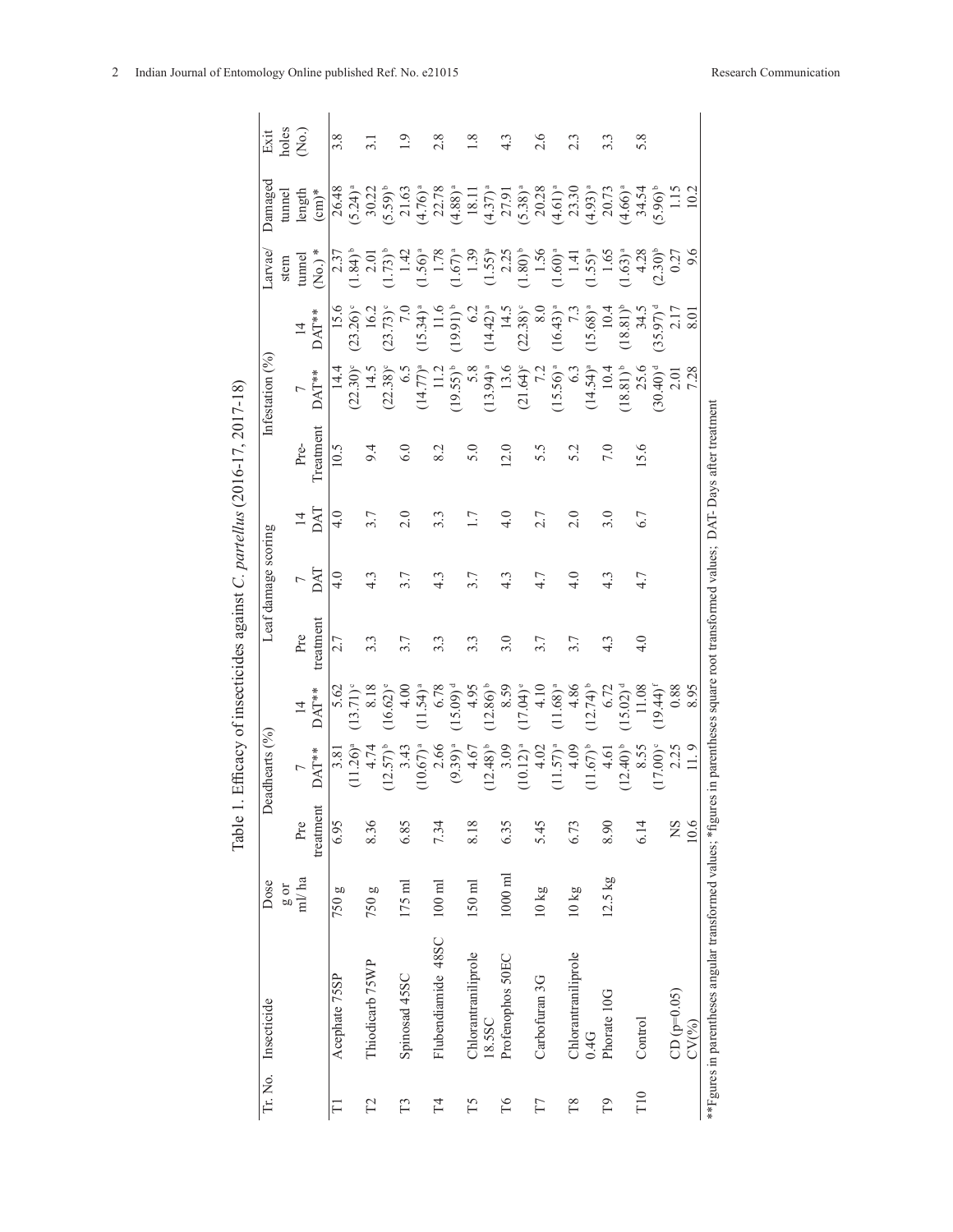that all the parameters like deadhearts, visual leaf injury score, plant infestation, number of larvae inside the stem and damaged tunnel length were significantly affected by the treatments. All the treatments were superior over untreated control. Deadhearts at pretreatment ranged from 5.5 to 8.9 without any significant differences among the treatments. At seven days after treatment, significantly less % deadhearts were observed with flubendiamide 48SC (2.66%), chlorantraniliprole 18.5SC (3.09), spinosad 45SC (3.43) against a maximum of 8.55 in untreated control. At 14 days after the spray spinosad was the best with 4.0% deadhearts followed by carbofuran 3G (4.10%), chlorantraniliprole 0.4G (4.86) and chlorantraniliprole 18.5SC (4.95). Lowest leaf injury score of 3.7 was observed with spinosad and chlorantraniliprole 18.5SC at seven days and score of 1.7 was in chlorantraniliprole 18.5SC at 14 days after treatment. The *C. partellus* infested plants were the least with chlorantraniliprole 18.5SC (5.8, 6.2%), chlorantraniliprole 0.4G (6.3, 7.3%), spinosad 45SC (6.5, 7.0%) and carbofuran 3G  $\omega$  10 kg/ha (7.2 and 8.0%) at seven and fourteen days after the treatment, respectively. Number of larvae inside the tunnel were less in chlorantraniliprole 18.5 SC (1.39), chlorantraniliprole 0.4G (1.41), spinosad (1.42), carbofuran 3G (1.56), phorate 10 G (1.65) and flubendiamide (1.78) at 14 days after the treatment (Table 1).

These findings are in agreement with those of Jawala Jindal et al. (2017) that significantly low leaf injury was in chlorantriniliprole 18.5SC over broad spectrum conventional insecticides in maize. The efficacy of chlorantraniliprole 0.4G against *C. partellus* in maize in terms of reduction in deadhearts combined with high grain yield in maize was observed by Ashwinder et al. (2018) and Arunkumara et al. (2017). Less stem tunnel damage was observed with chlorantraniliprole 18.5SC followed by carbofuran 3G (20.28) which was significantly superior. These results corroborate with those of Ramkumar and Tanweer Alam (2017) on the efficacy of chlorantraniliprole and carbofuran in maize. Bamaiyi and Joan (2011) observed that the tunnel damage was relatively less in carbofuran 3G treated plots as observed now. The exit holes caused by the adult emergence were less in chlorantraniliprole 18.5SC (1.8) followed by spinosad (1.9) and chlorantraniliprole 0.4G (2.3) Ramkumar and Tanweer Alam (2017). Khan et al. (2020a, b) proved the effectiveness of carbofuran 3G in reducing plant damage, deadhearts and larvae/ plant in maize*.* The gross yield varied from 4053 kg/ ha in untreated control

as aginst 5236 kg/ ha with chlorantraniliprole 0.4G. The incremental benefit cost ratio was maximum with carbofuran 3G (5.2), followed by chlorantraniliprole 0.4 G (4.8) and chlorantraniliprole 18.5 SC (4.2). Singh et al.  $(2014)$  and Kumar et al.  $(2017)$  observed that the maximum cost benefit ratio was obtained with carbofuran 3G (Fig. 1).



Fig 1. Effect of insecticides on yield and economics in sorghum

Thus, it is concluded that chlorantraniliprole 18.5SC, spinosad 45SC, chlorantraniliprole 0.4G and carbofuran 3G are effective against *C. partellus* in sorghum with higher yields and incremental benefit cost ratio.

# **ACKNOWLEDGEMENTS**

The authors acknowledge the Acharya N G Ranga Agricultural University, Lam, Guntur, Andhra Pradesh, India for their guidance and support. This study was conducted at the Regional Agricultural Research Station, Nandyal for two years and the entire funding was given by Acharya N G Ranga Agricultural University under non plan entomology.

**AUTHOR CONTRIBUTION STATEMENT:** The authors, Dr A S R Sarma contributed in execution of the experiment and C V Chandra Mohan Reddy supplied the seed material.

**CONFLICTS OF INTEREST/ COMPETING INTERESTS:** The submitted manuscript is original work, neither published so far nor communicated elsewhere for publication, and there are no conflicts of interest.

#### **REFERENCES**

Arunkumara C G, Bheemanna M, Shaila H M. 2017. Field evaluation of insecticides for management of spotted stem borer, *Chilo partellus* (Swinhoe) (Lepidoptera: Crambidae) on maize. Journal of Entomology and Zoological Studies 5(5): 1719-1723.